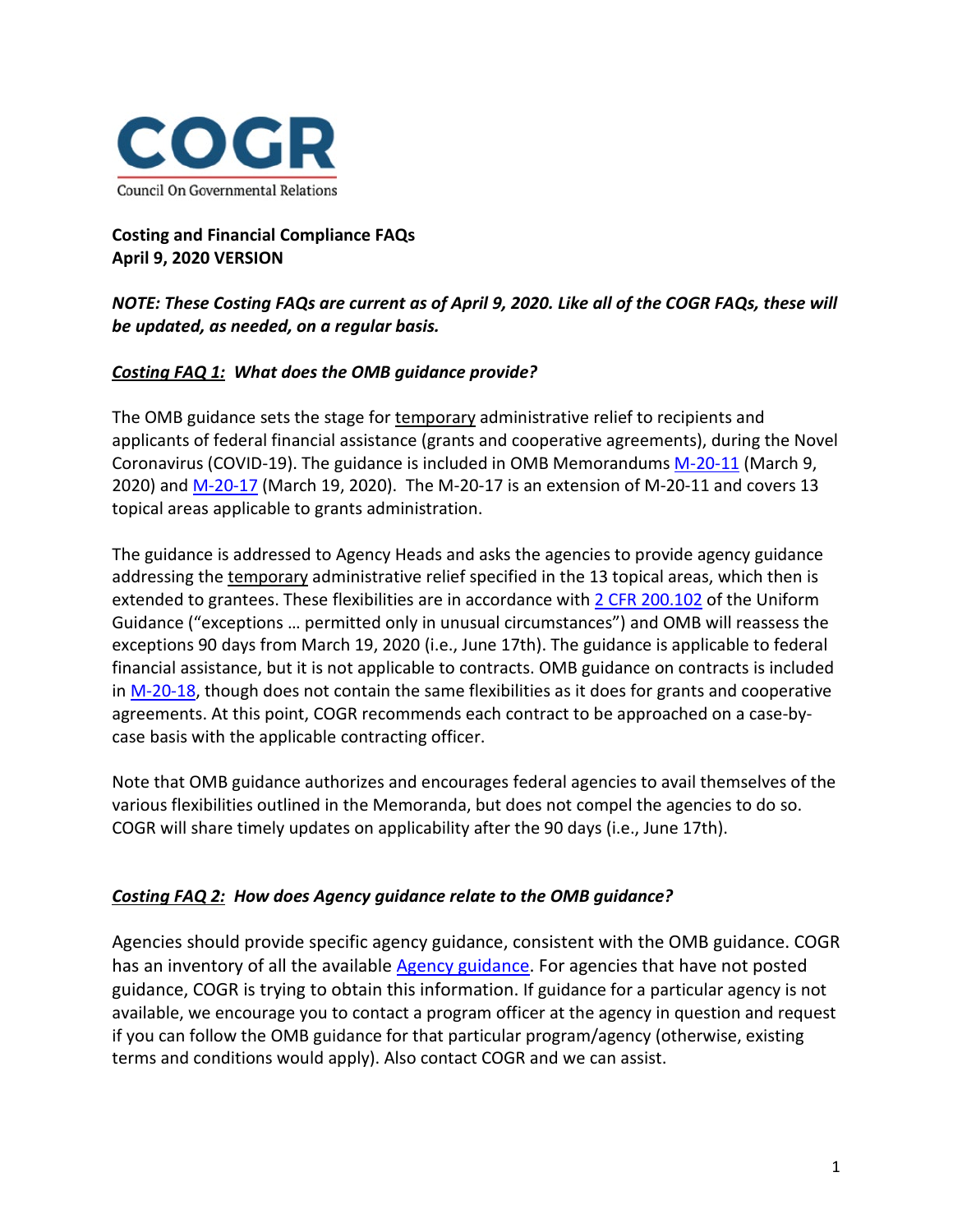### *Costing FAQ 3: What is the specific OMB guidance for charging costs to grants during the COVID-19 crisis?*

OMB guidance items 6 and 7 contains the specific guidance related to charging grants (yellow highlight, COGR emphasis):

**6. Allowability of salaries and other project activities.** (2 CFR § 200.403, 2 CFR § 200.404, 2 CFR § 200.405) Awarding agencies may allow recipients to continue to charge salaries and benefits to currently active Federal awards consistent with the recipients' policy of paying salaries (under unexpected or extraordinary circumstances) from all funding sources, Federal and non-Federal. Awarding agencies may allow other costs to be charged to Federal awards necessary to resume activities supported by the award, consistent with applicable Federal cost principles and the benefit to the project. Awarding agencies may also evaluate the grantee's ability to resume the project activity in the future and the appropriateness of future funding, as done under normal circumstances based on subsequent progress reports and other communications with the grantee. Awarding agencies must require recipients to maintain appropriate records and cost documentation as required by 2 CFR § 200.302 - Financial management and 2 CFR § 200.333 - Retention requirement of records to substantiate the charging of any salaries and other project activities costs related to interruption of operations or services.

**7. Allowability of Costs not Normally Chargeable to Awards.** (2 CFR § 200.403, 2 CFR § 200.404, 2 CFR § 200.405) Awarding agencies may allow recipients who incur costs related to the cancellation of events, travel, or other activities necessary and reasonable for the performance of the award, or the pausing and restarting of grant funded activities due to the public health emergency, to charge these costs to their award without regard to 2 CFR § 200.403, Factors affecting allowability of costs, 2 CFR § 200.404, Reasonable costs, and 2 CFR § 200.405, Allocable costs. Awarding agencies may allow recipients to charge full cost of cancellation when the event, travel, or other activities are conducted under the auspices of the grant. Awarding agencies must advise recipients that they should not assume additional funds will be available should the charging of cancellation or other fees result in a shortage of funds to eventually carry out the event or travel. Awarding agencies must require recipients to maintain appropriate records and cost documentation as required by 2 CFR § 200.302 - Financial  $m$ anagement and 2 CFR § 200.333 - Retention requirement of records, to substantiate the charging of any cancellation or other fees related to interruption of operations or services. As appropriate, awarding agencies may list additional guidance on specific types of costs on their websites and/or provide a point of contact for an agency program official.

Many agencies have implemented the guidance above. As specified in *Costing FAQ 2*, COGR has an inventory of all available [Agency guidance.](https://www.cogr.edu/institutional-and-agency-responses-covid-19-and-additional-resources)

### *Costing FAQ 4: What are COGR's recommendation for charging compensation to grants during the Novel Coronavirus over the next several months?*

By now, most institutions have established and/or modified their compensation/leave policies covering the immediate time period (i.e., through the end of April or May, through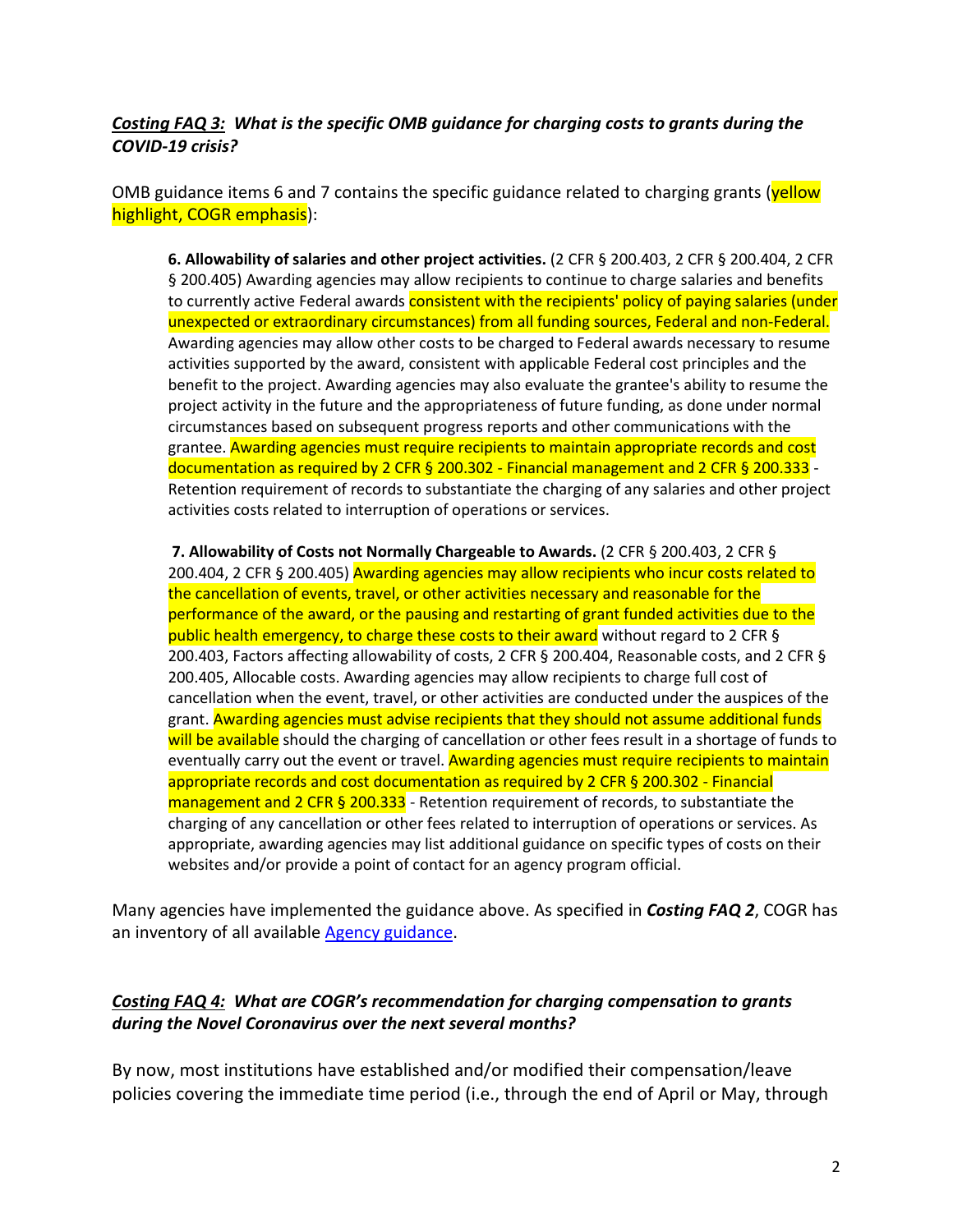the end of the Spring semester, or similar). Below are helpful links describing institutional policies for charging compensation to grants.

Case Western Reserve University – [Personnel Compensation and Benefits During](https://case.edu/hr/university-policies/university-wide-expectations-and-services/personnel-compensation-and-benefits-during-natural-disasters-or-other-emergencies)  [National Disasters or Other Emergencies](https://case.edu/hr/university-policies/university-wide-expectations-and-services/personnel-compensation-and-benefits-during-natural-disasters-or-other-emergencies)

Washington University in St. Louis – [Notice Regarding Alternate Operations,](https://emergency.wustl.edu/wp-content/uploads/2020/03/Message-to-faculty-and-staff-3-16-20.pdf)  [Performance of Work and Special Paid Time Off](https://emergency.wustl.edu/wp-content/uploads/2020/03/Message-to-faculty-and-staff-3-16-20.pdf)

[University of Illinois at Urbana-Champaign –](https://humanresources.illinois.edu/assets/docs/COVID-19-Pay-Continuation-Protocol-Final-3-22-2020.pdf) COVID-19 Pandemic Pay and Benefit [Continuity Policy](https://humanresources.illinois.edu/assets/docs/COVID-19-Pay-Continuation-Protocol-Final-3-22-2020.pdf)

As the foregoing policies demonstrate, institutions have taken various approaches to format and approach of their policies. In terms of format, some institutions have issued formal policies, while others have issued guidance documents or notifications. Further, some of the policies speak generally to the issue of compensation, while others approach the issue in terms of special leave categories. OMB was not prescriptive regarding to policy content except to state that any action taken with regard to charging salaries and benefits to current Federal awards must be "consistent with the [institution's] policy of paying salaries (under unexpected or extraordinary circumstances) from all funding sources, Federal and non-Federal."

The primary principle adhered to by institutions has been the consistent treatment across each class of employees. For example, the compensation for a technician must be treated consistently across federal and non-federal funds (*also see Costing FAQ 5, "Consistency principle"*). We caution that all institutional policies are fluid and we expect they could be updated as we get closer to the Summer (*see Costing FAQ 9*).

In it important to note that in its March 31, 2020 Webinar *[Implementation of The GREAT Act 0f](https://www.performance.gov/CAP/grants/)  [2019 & Administrative Relief for Recipients and Applicants Impacted by the Novel Coronavirus](https://www.performance.gov/CAP/grants/)  [\(OMB Memorandum M-20-11, M-20-17\)](https://www.performance.gov/CAP/grants/)*, OMB specified that the policy did not need to be in place prior to the time of the current public health emergency, but could be developed as the policy unfolded. Further, OMB also stated in this webinar that the guidance applies to awards that were active at the time that the guidance was issued – not past or future awards. Finally, the OMB memorandum states (and the OMB webinar confirmed) that institutions must keep appropriate records and cost documentation as required by 2 CFR Sections 200.302 and 200.333 (*see Costing FAQ 6, Documentation*).

# *Costing FAQ 5: What about compliance with the "cost principles"––specifically as compliance relates to 2 CFR 200 (the Uniform Guidance)? How does my institution reconcile "compliance" with "flexibilities"?*

First, make sure you have well-defined institutional policies applicable to the Novel Coronavirus (COVID-19) – *see Costing FAQ 4* above for examples.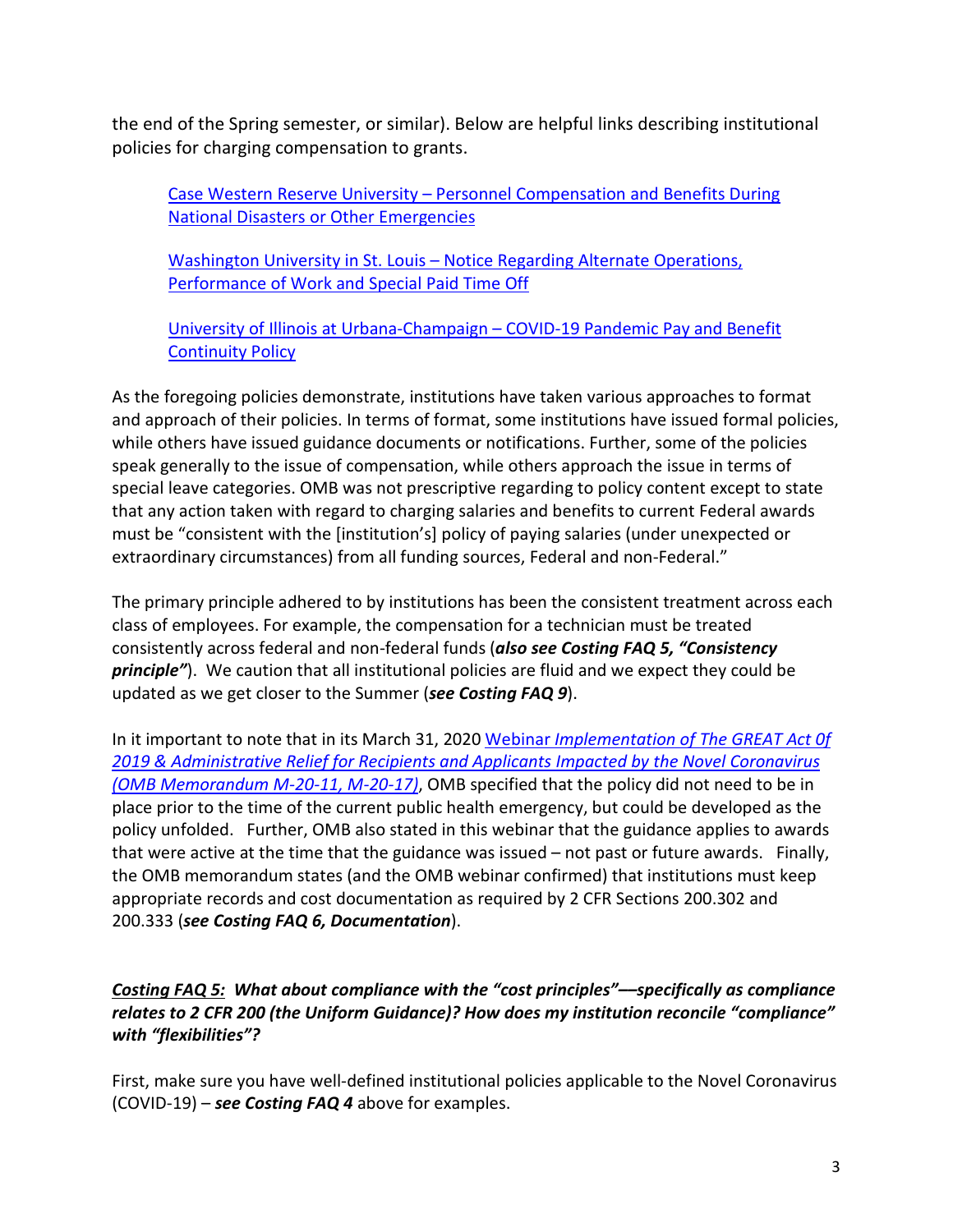Second, revisi[t 2 CFR 200;](https://www.ecfr.gov/cgi-bin/text-idx?tpl=/ecfrbrowse/Title02/2cfr200_main_02.tpl) and specifically, [200.403,](https://www.ecfr.gov/cgi-bin/text-idx?SID=c7899cf090dd342dbc6f71b533e54a98&mc=true&node=se2.1.200_1403&rgn=div8) Factors affecting allowability of costs; [200.404,](https://www.ecfr.gov/cgi-bin/text-idx?SID=c7899cf090dd342dbc6f71b533e54a98&mc=true&node=se2.1.200_1404&rgn=div8) Reasonable costs; and [200.405,](https://www.ecfr.gov/cgi-bin/text-idx?SID=c7899cf090dd342dbc6f71b533e54a98&mc=true&node=se2.1.200_1405&rgn=div8) Allocable costs. While the OMB flexibilities provide just that, flexibility, acknowledgment that the institution continues to scrutinize and document costs (*see Costing FAQ 6, Documentation*) is important. In other words, a recognition that the institution continues to comply with these cost principles, in consideration of the OMB and Agency guidance, should be incorporated into your institutional policies, practices, and internal control structure.

And third, pay close attention to the "Consistency principle," [200.403\(c\),](https://www.ecfr.gov/cgi-bin/text-idx?SID=c7899cf090dd342dbc6f71b533e54a98&mc=true&node=se2.1.200_1403&rgn=div8) which requires federal and non-federal funds to be treated consistently. In other words, a "like" cost (e.g., the compensation for a technician) must be treated consistently across federal and non-federal funds. So if your institution continues to pay individuals charged to federal awards, "like" individuals also must continue to be paid from non-federal funds.

Under these early months of the Novel Coronavirus, and assuming your institution is continuing to pay all individuals, then compliance with the "Consistency principle" should not be in question. However, COGR will address this in more detail as we move into the Spring months and institutions consider Summer operations, and beyond (*see Costing FAQ 9*).

# *Costing FAQ 6: What about Documentation? For example, Payroll Certification, Effort Reporting, etc.?*

Some COGR members have suggested "business as usual," with the additional emphasis on the concepts addressed in *Costing FAQ 5 above*. Some COGR members have established new earnings codes/accounting codes to distinguish COVID-19 related transactions.

As to payroll certification and effort reporting, a "business as usual" approach seems to be the common approach, at least for the immediate term (e.g., confirmations for the quarter ending March 31, 2020). In some cases, a modified confirmation statement could be considered, though to-date, this is just being explored (e.g., "I certify the compensation charged to this project for the quarter ending March 31 is consistent with university policy and reasonably reflects both work performed and emergency excused absences …"). COGR expects to address this topic in more detail as we move into the Spring months and institutions consider summer operations, and beyond (*see Costing FAQ 9*).

OMB M-20-17 requires recipients to maintain appropriate records and cost documentation as required under [2 CFR 200.302,](https://www.ecfr.gov/cgi-bin/text-idx?SID=adf2d8e00cac2841591cc57385162c86&mc=true&node=se2.1.200_1302&rgn=div8) Financial management, and [200.333,](https://www.ecfr.gov/cgi-bin/text-idx?SID=adf2d8e00cac2841591cc57385162c86&mc=true&node=se2.1.200_1333&rgn=div8) Retention of records. While in most cases federal guidance has been clear, there may be situations where institutions need to make informed, best judgment decisions.

Therefore, the most important message as it relates to a documentation trail is to be intentional and focused on how you initiate and maintain the documentation. It will be